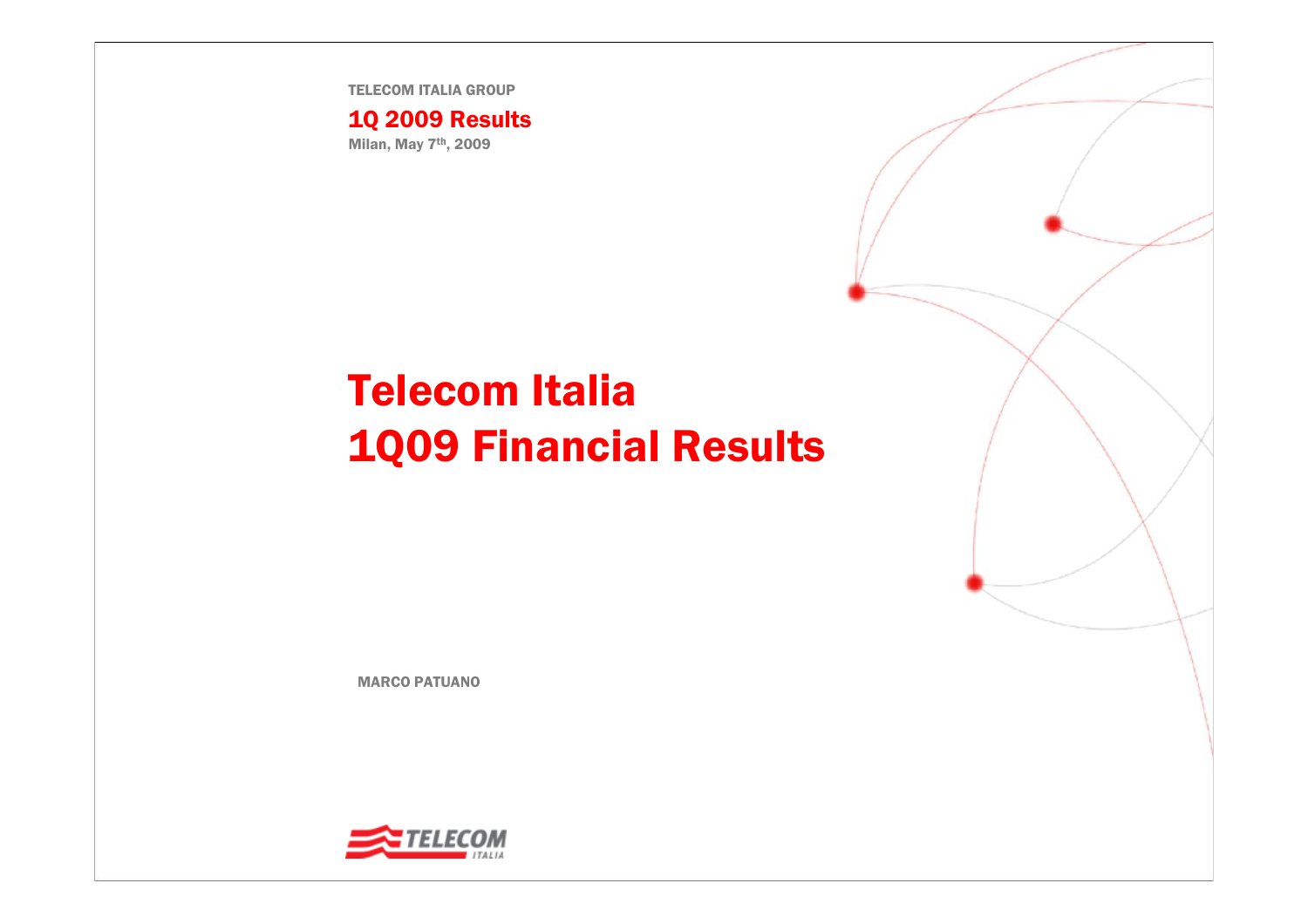### Safe Harbour

These presentations contain statements that constitute forward-looking statements within the meaning of the Private Securities Litigation Reform Act of 1995. These statements appear in a number of places in this presentation and include statements regarding the intent, belief or current expectations of the customer base, estimates regarding future growth in the different business lines and the global business, market share, financial results and other aspects of the activities and situation relating to the Company.

Such forward looking statements are not guarantees of future performance and involve risks and uncertainties, and actual results may differ materially from those in the forward looking statements as a result of various factors. Analysts are cautioned not to place undue reliance on those forward looking statements, which speak only as of the date of this presentation. Telecom Italia Spa undertakes no obligation to release publicly the results of any revisions to these forward looking statements which may be made to reflect events and circumstances after the date of this presentation, including, without limitation, changes in Telecom Italia Spa business or acquisition strategy or to reflect the occurrence of unanticipated events. Analysts and investors are encouraged to consult the Company's Annual Report on Form 20-F as well as periodic filings made on Form 6-K, which are on file with the United States Securities and Exchange Commission.

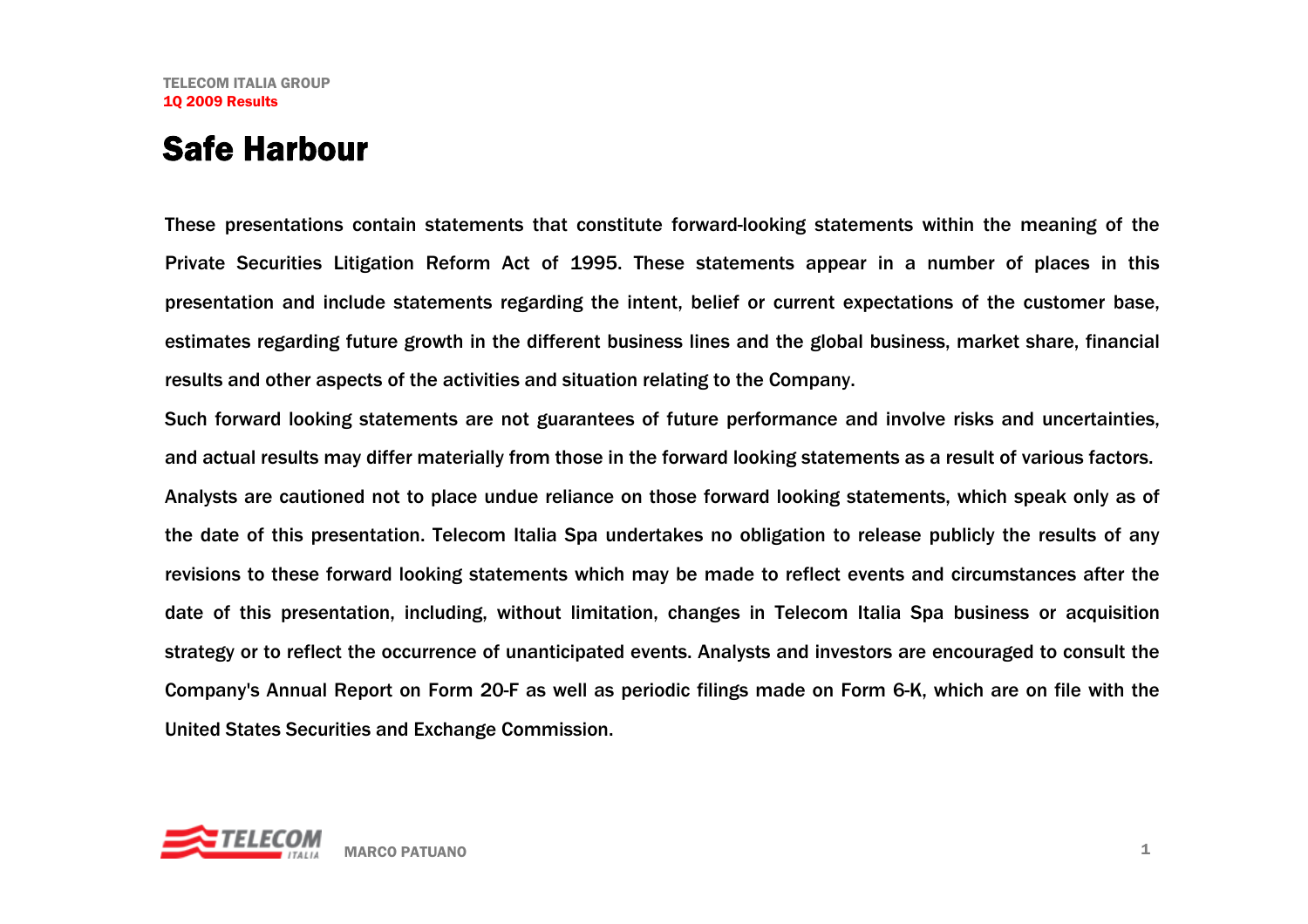# Financial Priorities and Achievements

#### **Refinancing**

- ▶ Euro 2.6 bln refinanced in Q1 through various sources, reaping opportunities from cost efficient ones (EIB)
- ▶ Appropriate balance of Bank Loans vs Bond **Market**
- ▶ Taking opportunities from cost efficient sources (EIB)
- ▶ Keep risk profile under control:
	- **▶ no FX Risk**
	- ▶ maintain Fixed/Variable mix (70/30)
	- ▶ no monetary volatility on Financial Expenses thanks to hedging policies

#### Efficiency on Track

- ▶ Overall TI Group Cash Cost reduced by 0.4 bln or 7.5% YoY (organic)
- $\blacktriangleright$ Cash Cost on Revenues improved by 3 p.p.
- ▶ Domestic Cash Cost reduced by 0.3 bln or 6.9% YoY (organic) with percentage on Revenues down to 68% (70% in 1Q08)
- $\blacktriangleright$  Domestic Efficiency on track (25% of Full Year '09 program achieved)
- $\blacktriangleright$  Group Operating Free Cash Flow at ~13% on Revenues and broadly in line with 1Q08 despite Top Line decline
- ▶ Net Income at 6.8% of Revenues (+0.1 p.p. vs 1Q08)

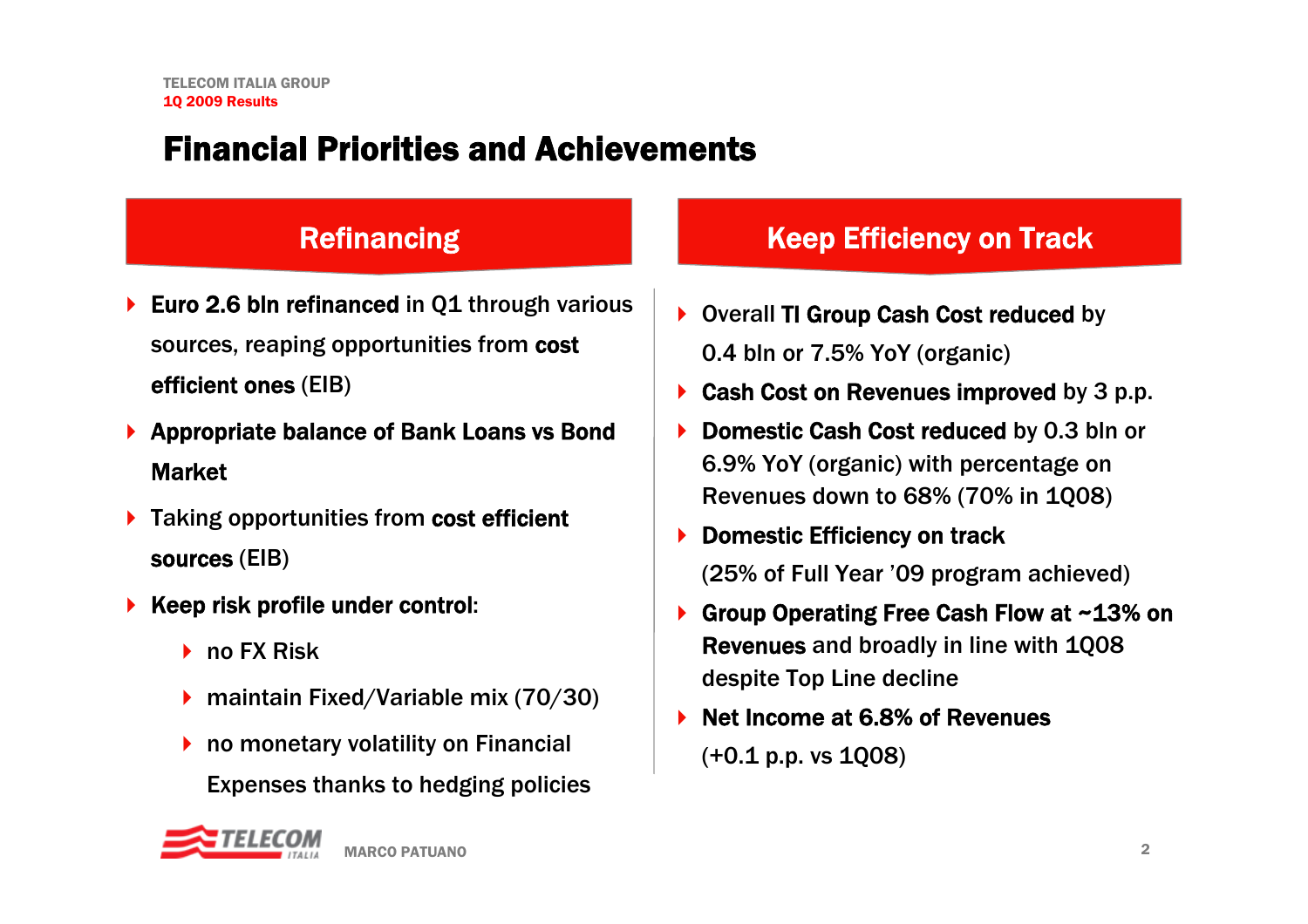# Refinancing On Track

- $\blacktriangleright$  Euro 1,500 mln issue in two tranches:
	- ▶ Euro 650 mln 4yr maturity, 6.75% coupon, 6.875% yield
	- $\blacktriangleright$ Euro 850 mln 7yr maturity, 8.25% coupon, 8.30% yield
	- ▶ Great response from investors
	- $\blacktriangleright$  Final pricing below initial guidance
- ▶ Euro 500 mln private placement:
	- 5yr maturity, 7.875% coupon, 7.943% yield
		- ▶ TI took advantage of the window of opportunity in January in the Euro Bond Market with no execution risk and locked in a 5 - year swap rate at historically low levels
- ▶ Euro 600 mln European Investment Bank Loan, subscribed on February 12, 8 yr maturity, still undrawn

Euro 2.6 bln refinancing already done in 1Q09

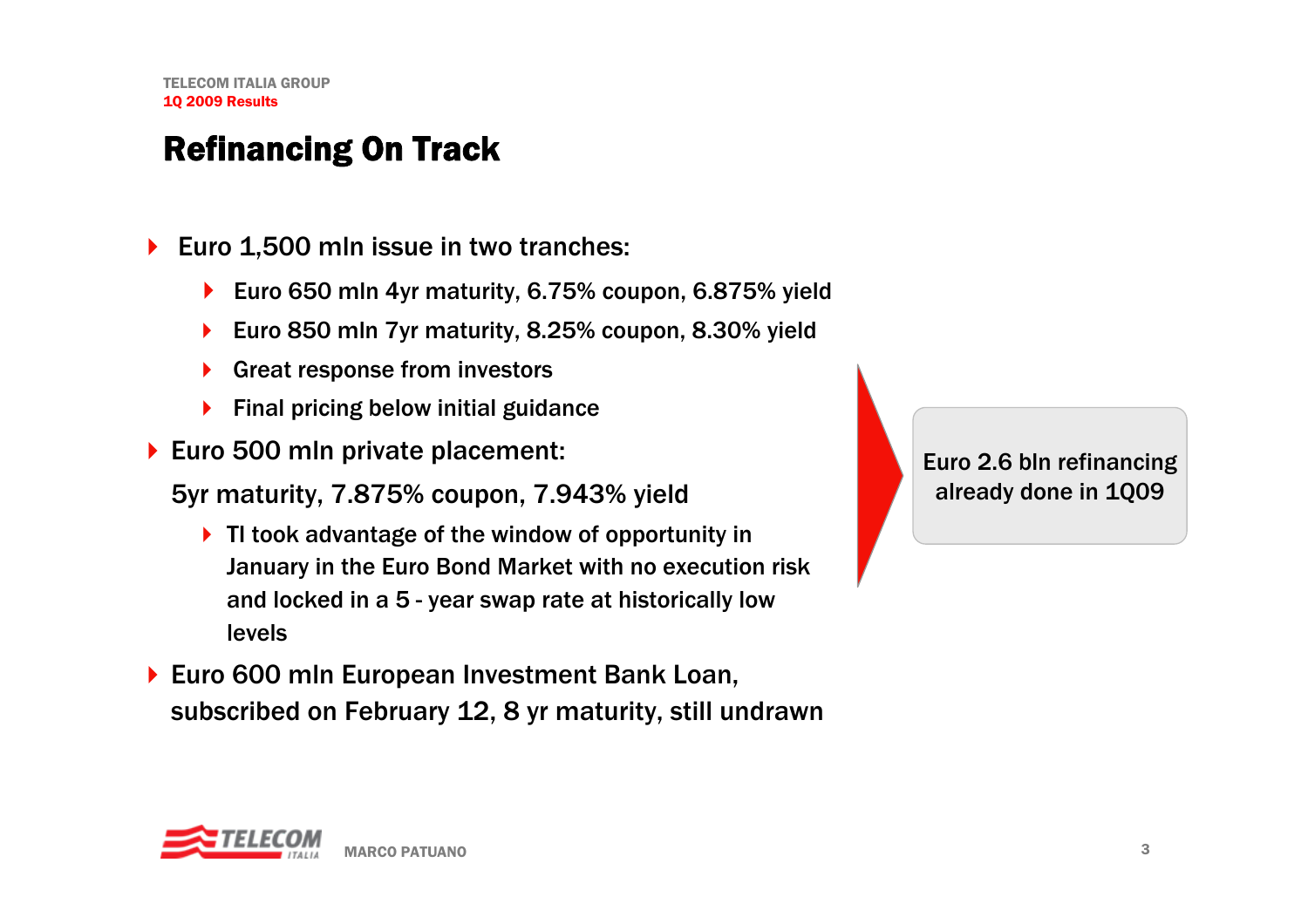#### Even and Back-Loaded Maturities

#### Average Maturity: 7.84 yrs



(1)  $\epsilon$  39,639 mln is the nominal amount of outstanding medium-long term debt. By adding IAS adjustments ( $\epsilon$  2,513 mln) and current liabilities ( $\epsilon$  756 mln), a gross debt figure of  $\epsilon$  42,908 *mln is reached.*

N.B. Debt maturities are net of repurchased own bonds of which: € 180 mln Tl Spa € 850 mln 5.25 % Notes due 2055, € 77 mln Tl Spa € 750 mln 4.75 % Notes due 2014, € 326 mln Tl € € *2,210 mln 5.575 % Notes due 2009, € 17 mln TIF € 139 mln 4.629 % Notes due 2010 and € 35 mln TIF € 1,050 mln 7.75 % Notes due 2033.*

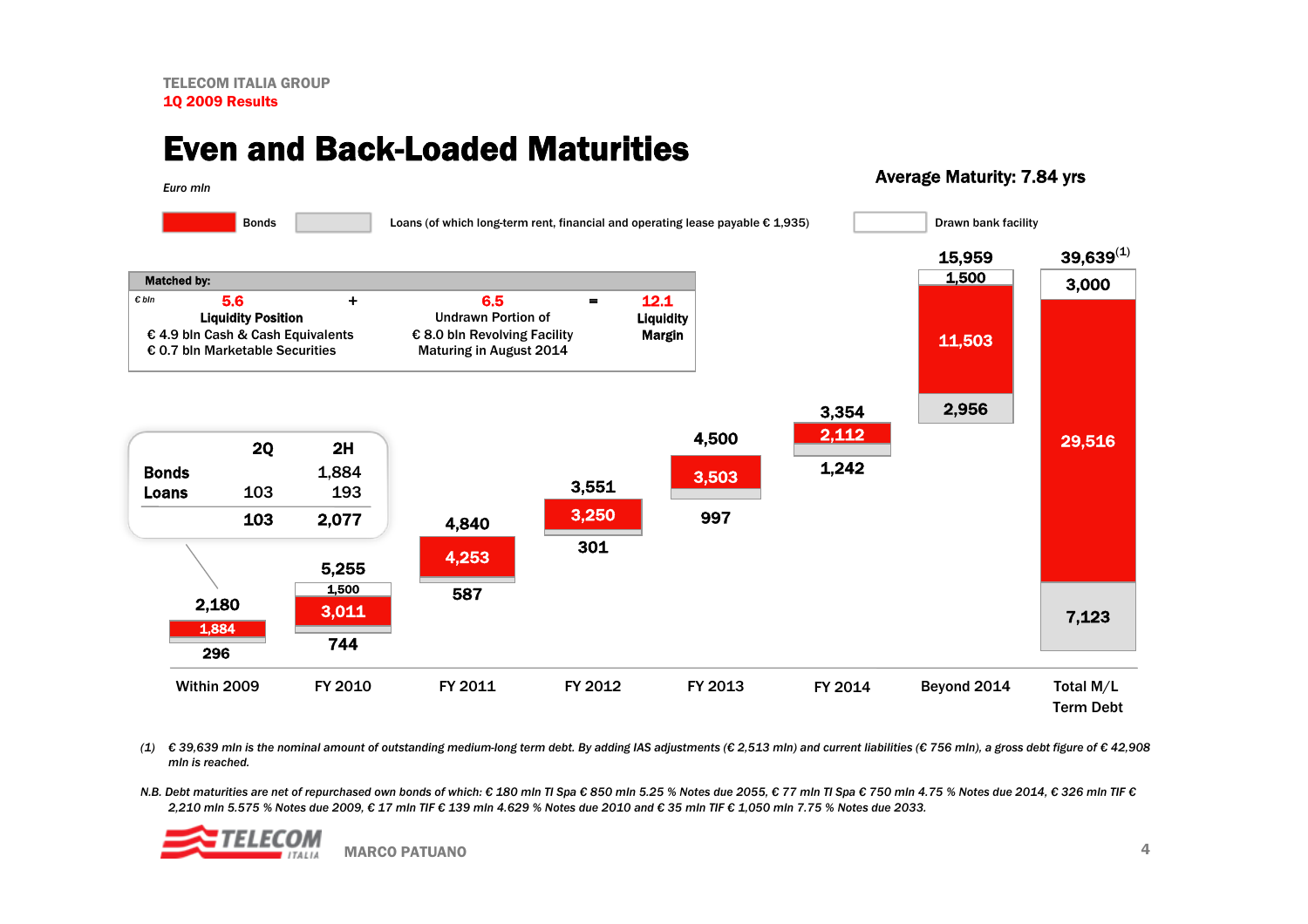## Well Diversified and Hedged Debt



(\*) Including the current portion of non current liabilities (maturing within 12 months) for  $\epsilon$  6,401 mln (of which bonds  $\epsilon$  4,020 mln and other  $\epsilon$  2,381 mln)

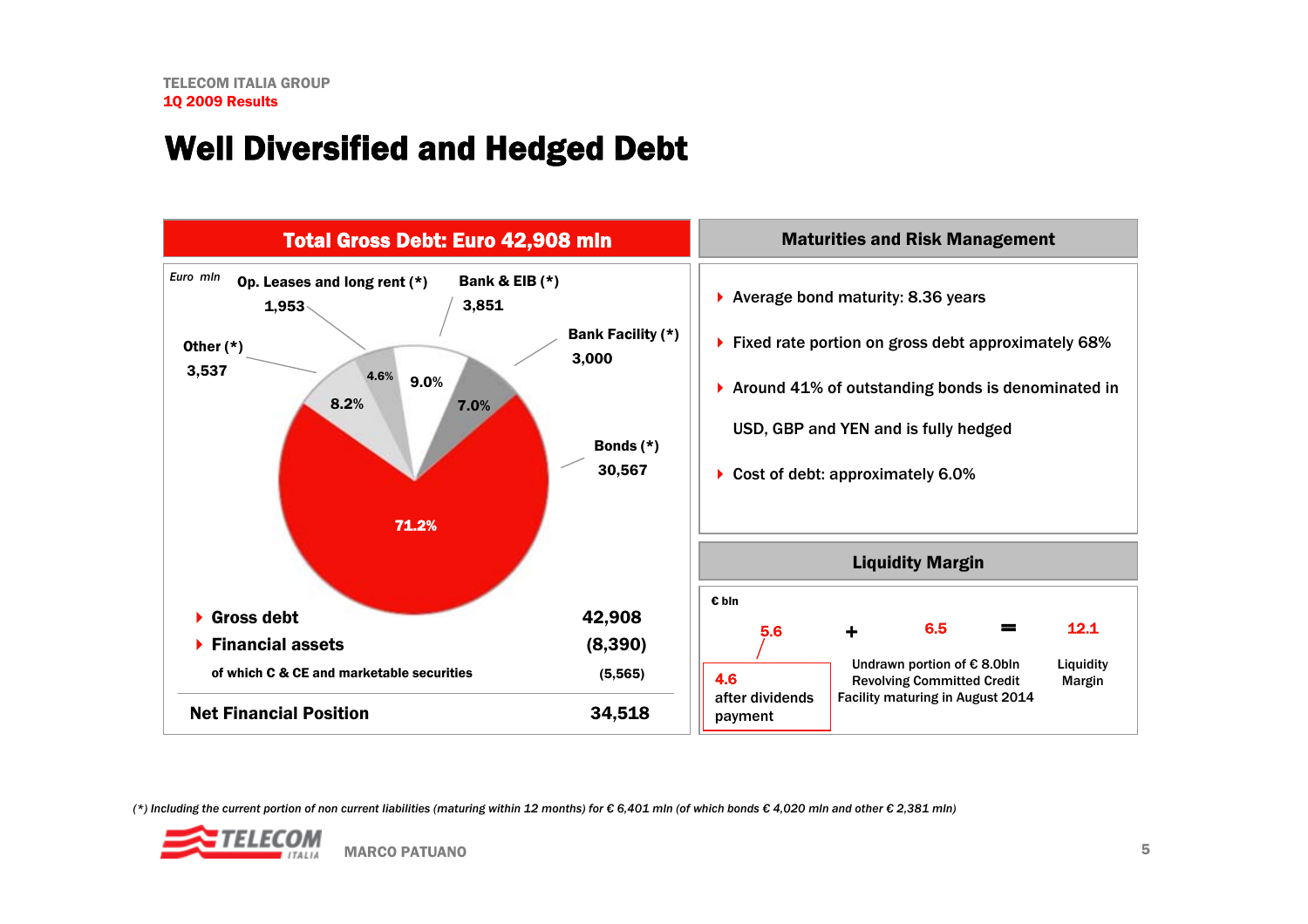## Operating Cash Flow

*Euro mln, Reported data*



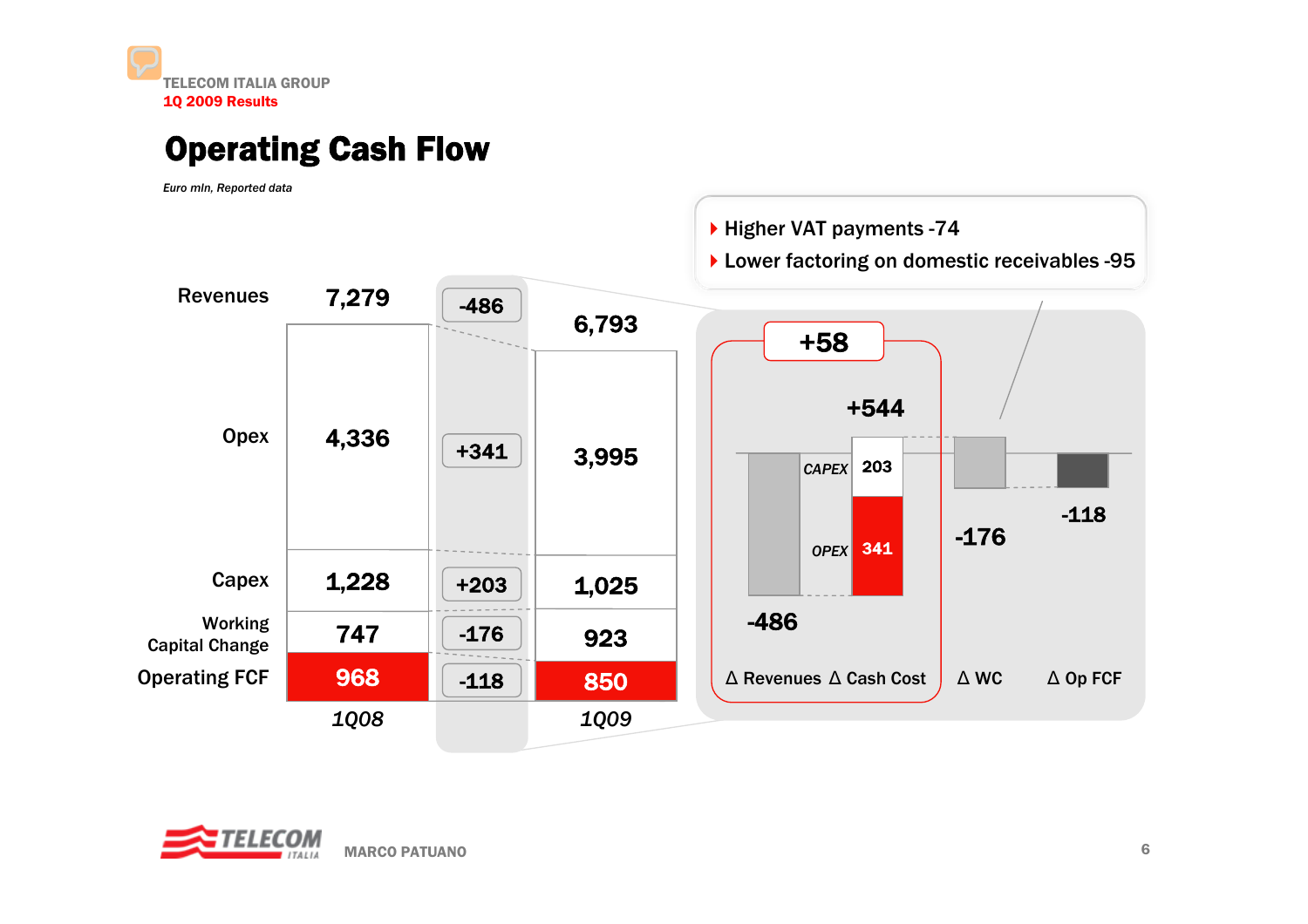# Net Debt Affected By Non-Monetary Adjustments

| Euro min |             |                                                     |                   |                                                                |                                                              |             |
|----------|-------------|-----------------------------------------------------|-------------------|----------------------------------------------------------------|--------------------------------------------------------------|-------------|
|          |             | ▶ +187 Tax Litigation<br>▶ +11 Income Taxes         |                   |                                                                | ▶ +782 Cash Financial Expenses<br>▶ (265) Financial Accruals |             |
|          | 34,039      | (850)                                               | $+198$<br>$+479$  | $+517$                                                         | $+614$                                                       | 34,518      |
|          | <b>FY08</b> | <b>Operating</b><br><b>Free Cash</b><br><b>Flow</b> | <b>Cash Taxes</b> | <b>Cash Financial</b><br>Expenses/Financial<br><b>Accruals</b> | Hedge Account &<br><b>Other Impacts</b>                      | <b>1009</b> |
| 1Q08     | 35,701      | (968)                                               | $+23$             | $+505$                                                         | $+175$                                                       | 35,436      |
| $\Delta$ |             | $+118$                                              | $+175$            | $+12$                                                          | $+439$                                                       |             |

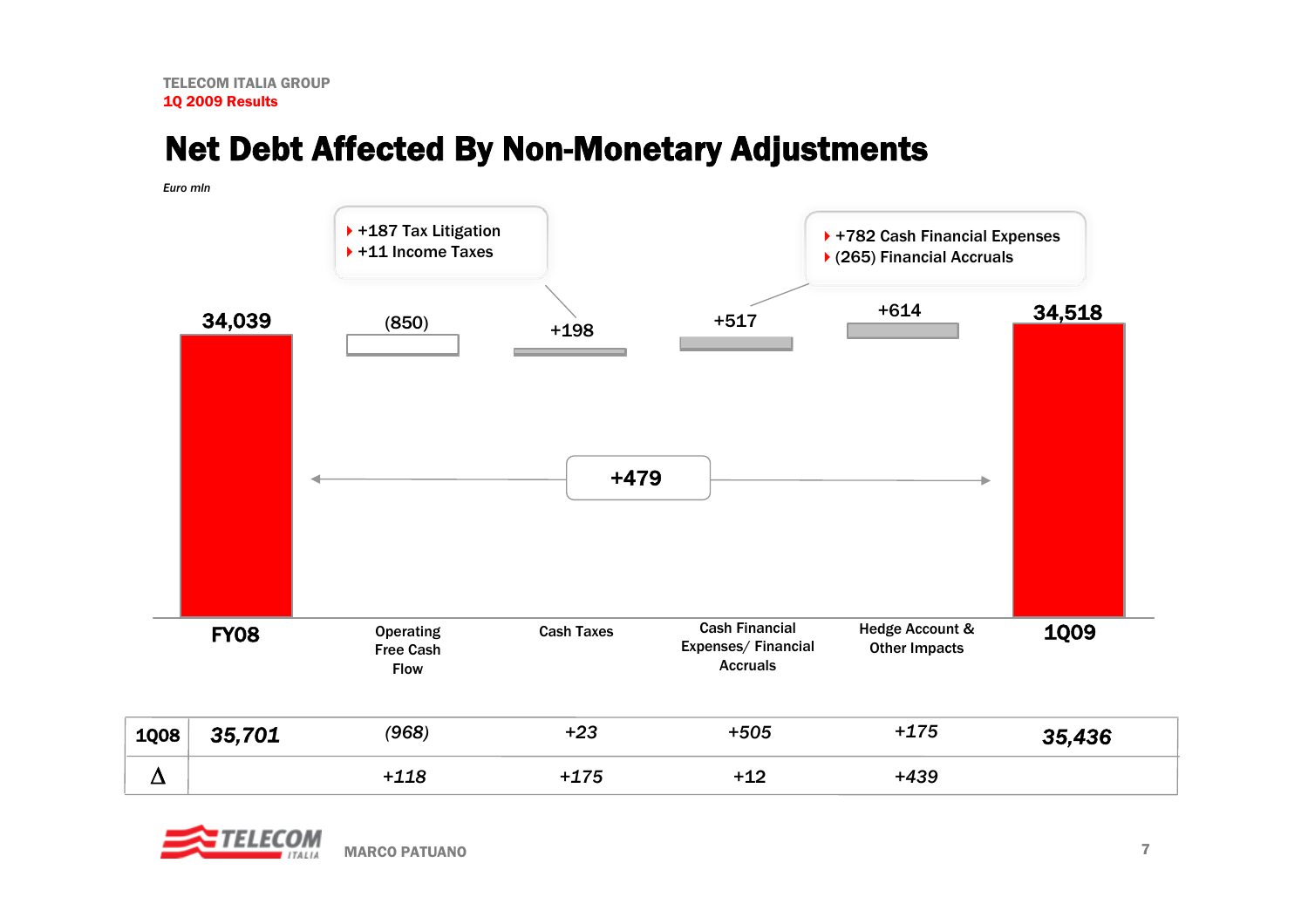# Efficiency and Opex Control Offsetting Top Line Decline

*Euro mln, Organic data, %*



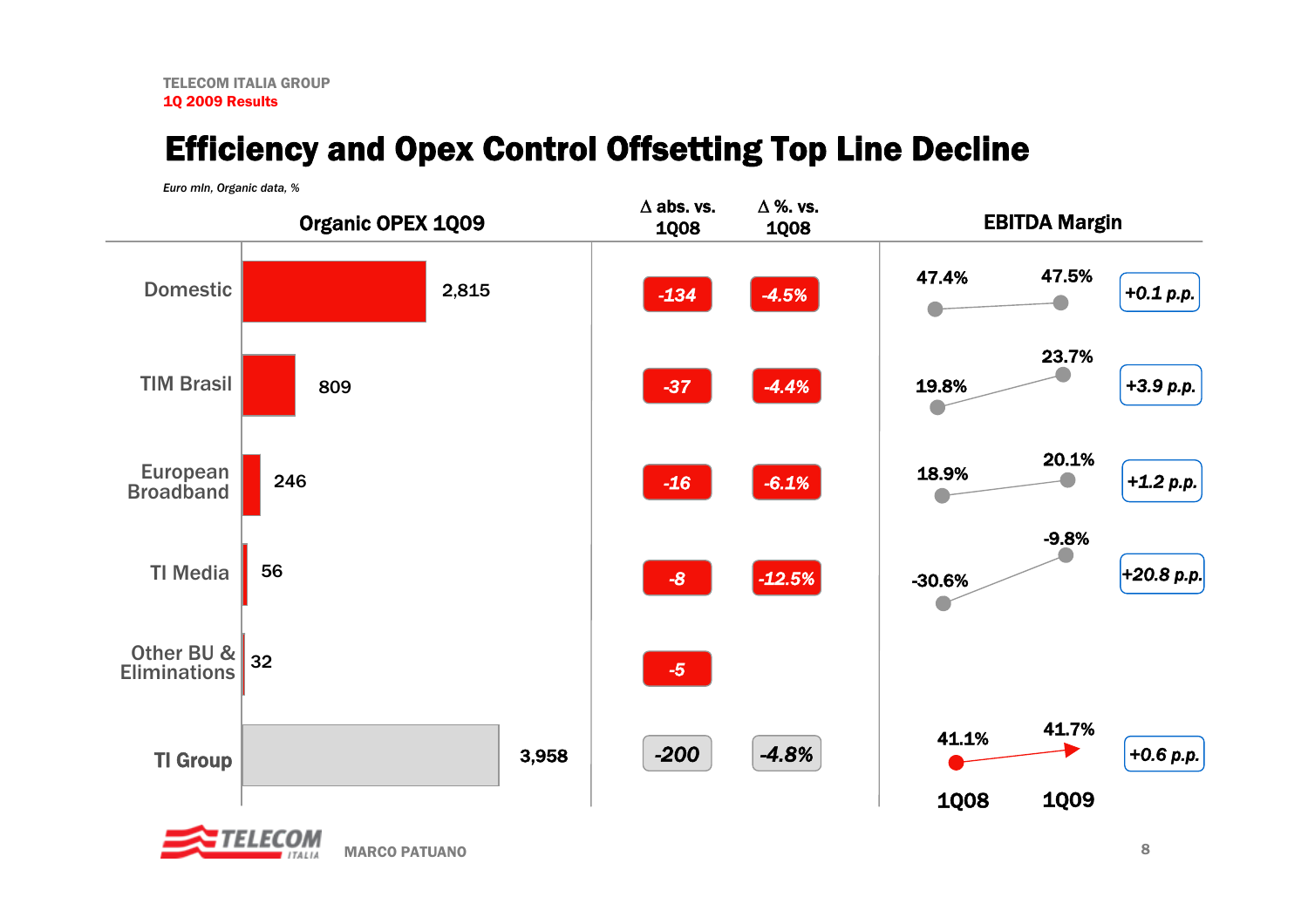# Group Cash Cost Control Securing Operating Cash Flow

*Euro mln, Organic data, %*



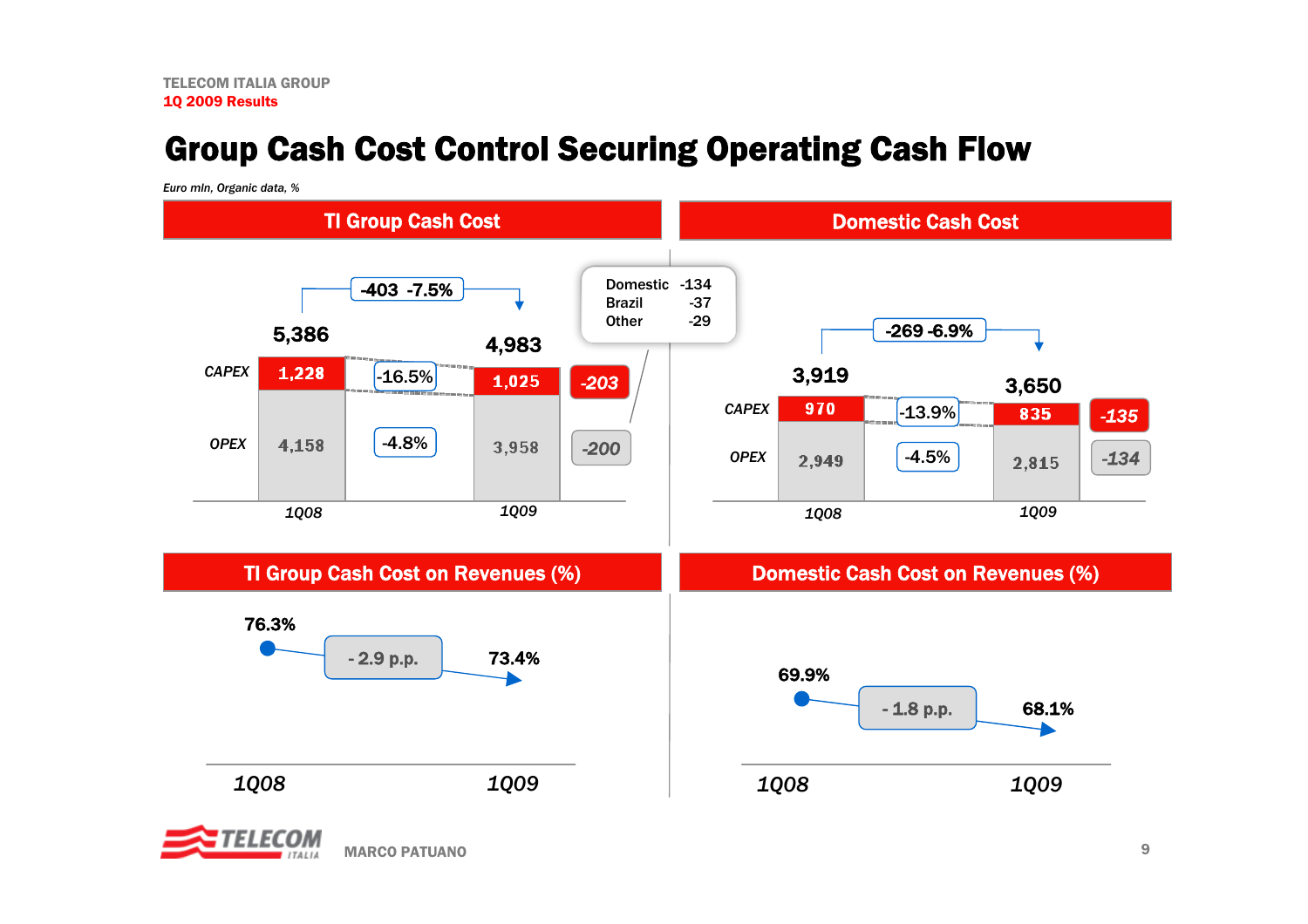## Domestic Efficiency on track



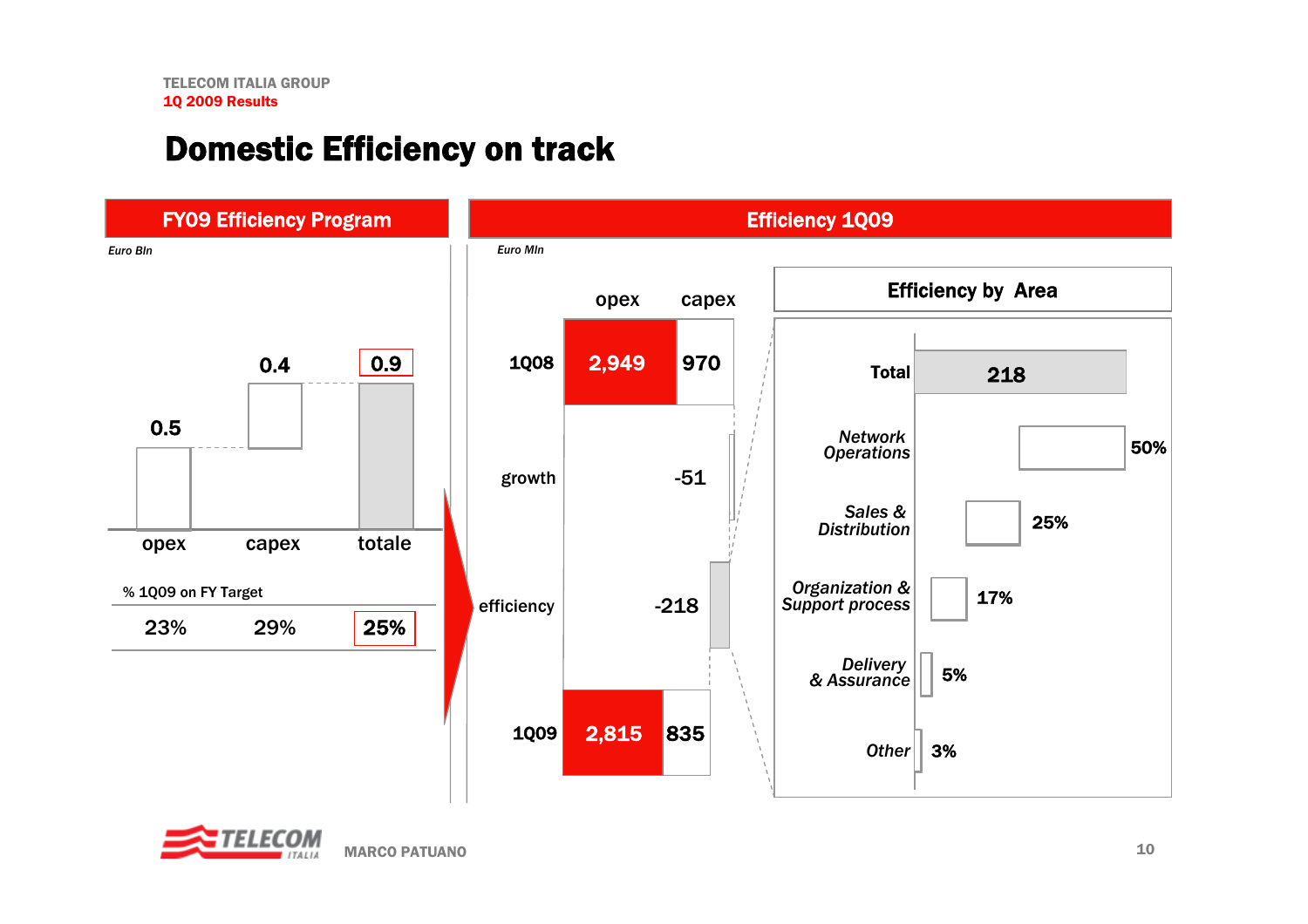# Flexibility in Domestic Opex

*Euro mln. Organic Data*

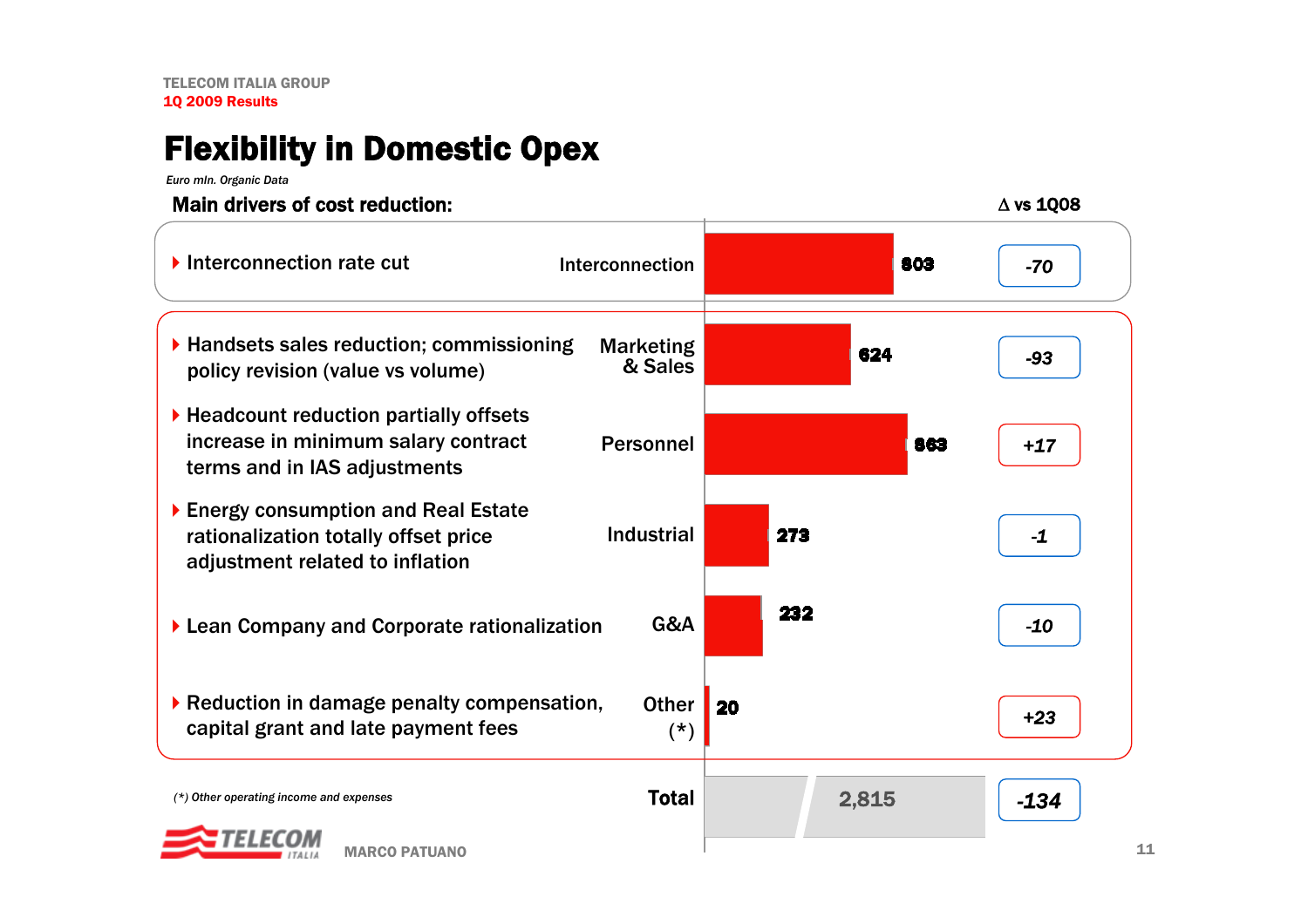## Net Income Evolution



MARCO PATUANO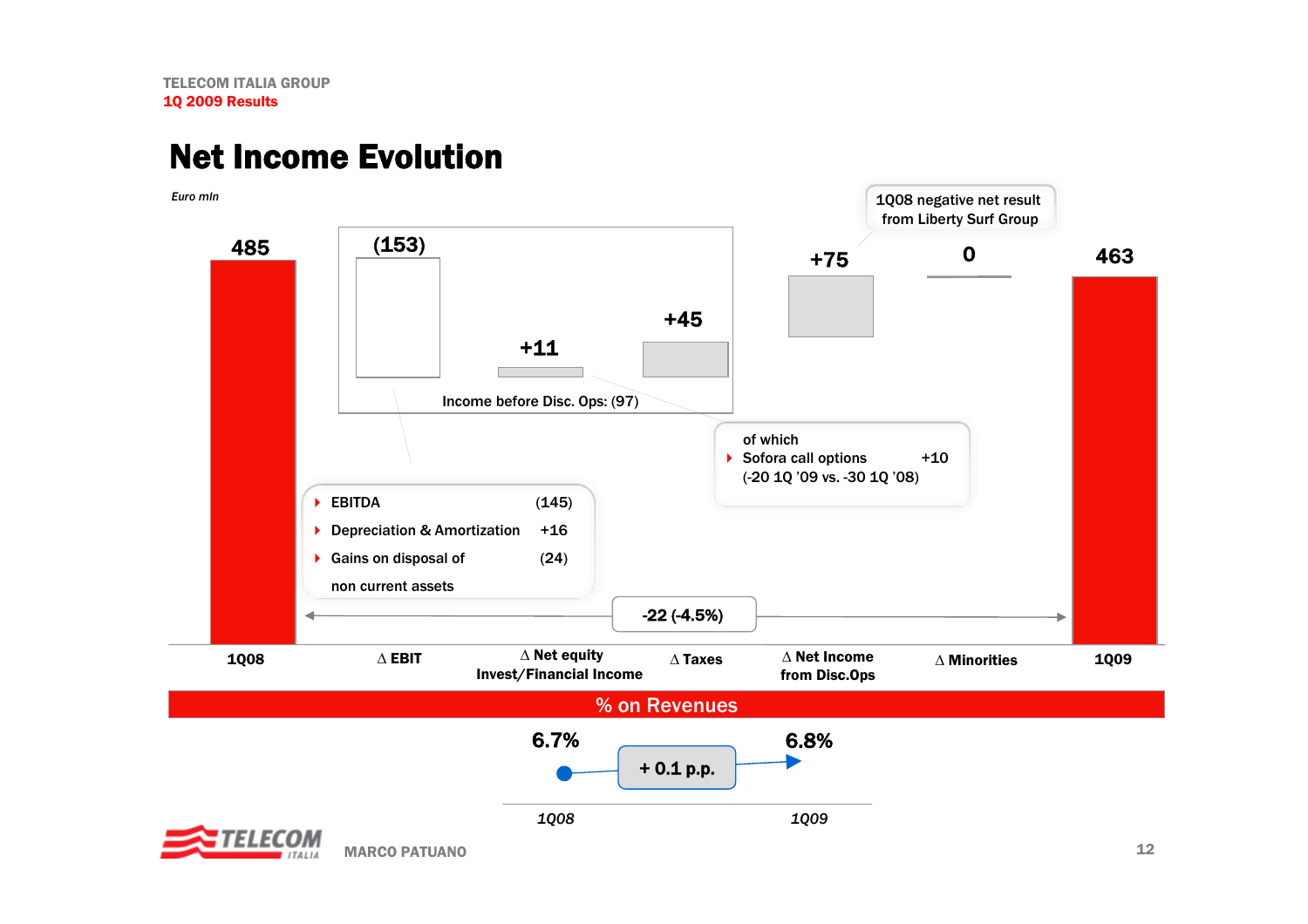# Appendix

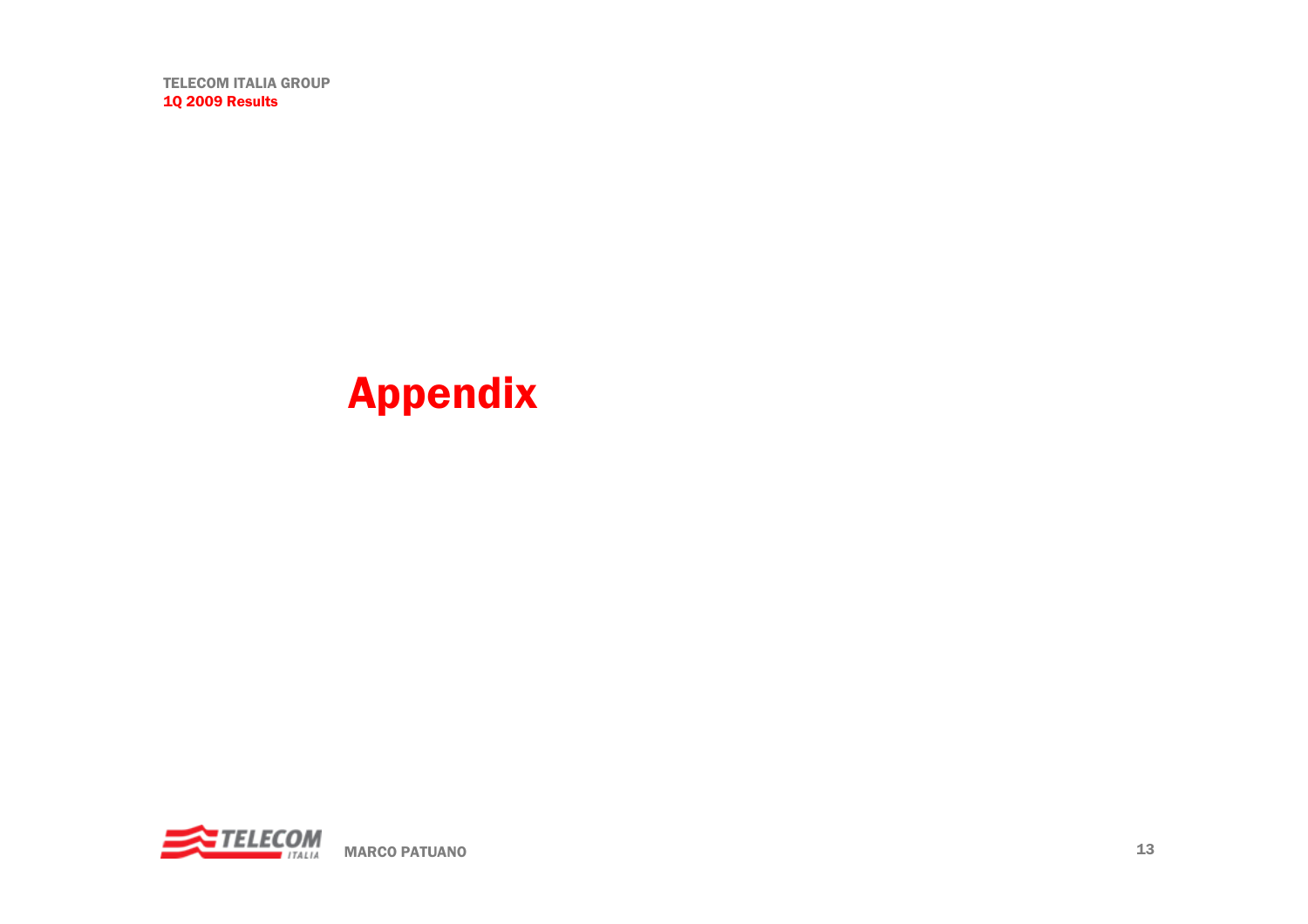#### Revenues Evolution

*TI Group, Euro mln*



*(\*) Exchange rate (Real/Euro): 3,02 in 2009, 2,60 in 2008.* 

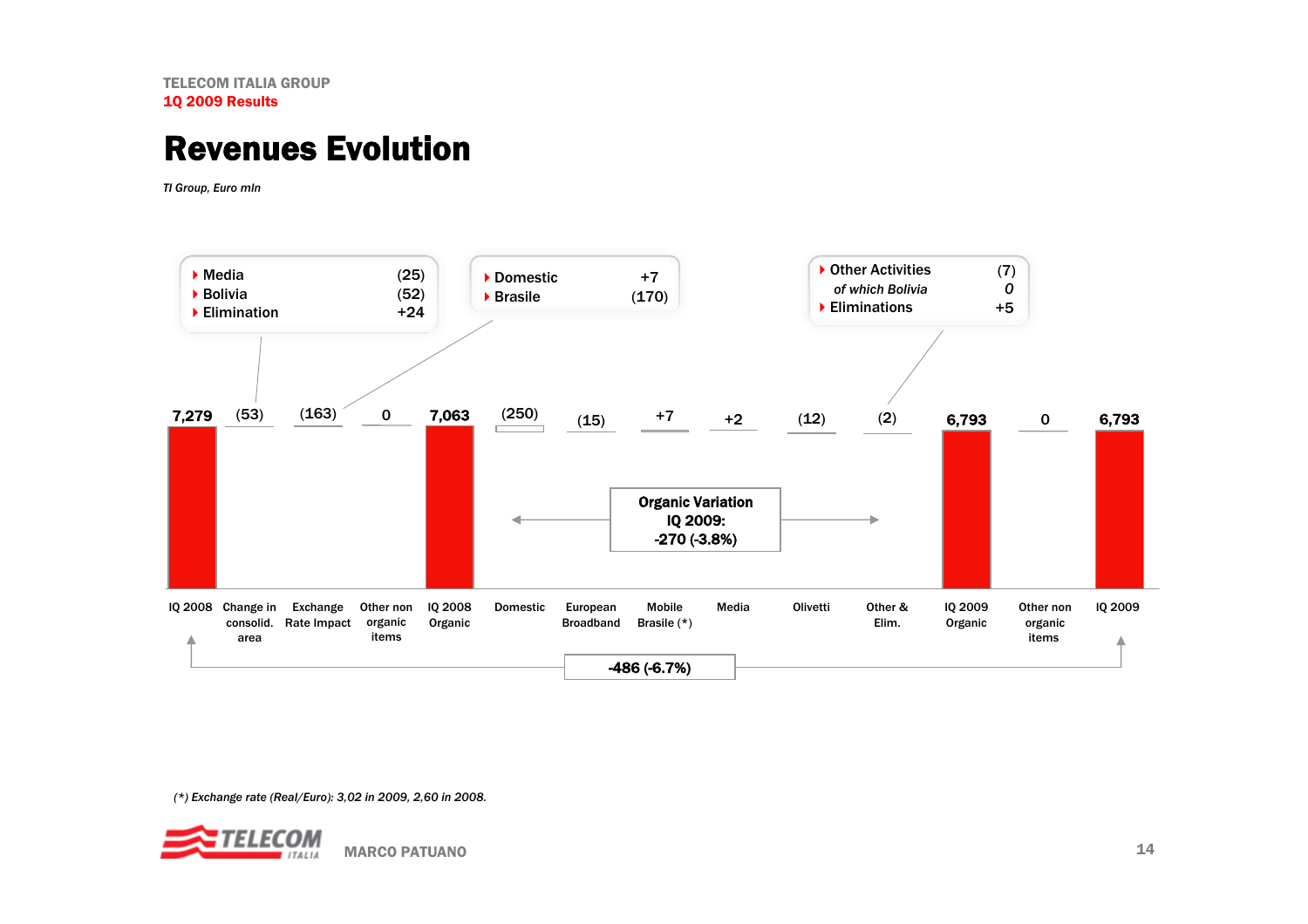#### EBITDA Evolution

*TI Group, Euro mln*



*(\*) Exchange rate (Real/Euro): 3,02 in 2009, 2,60 in 2008.* 

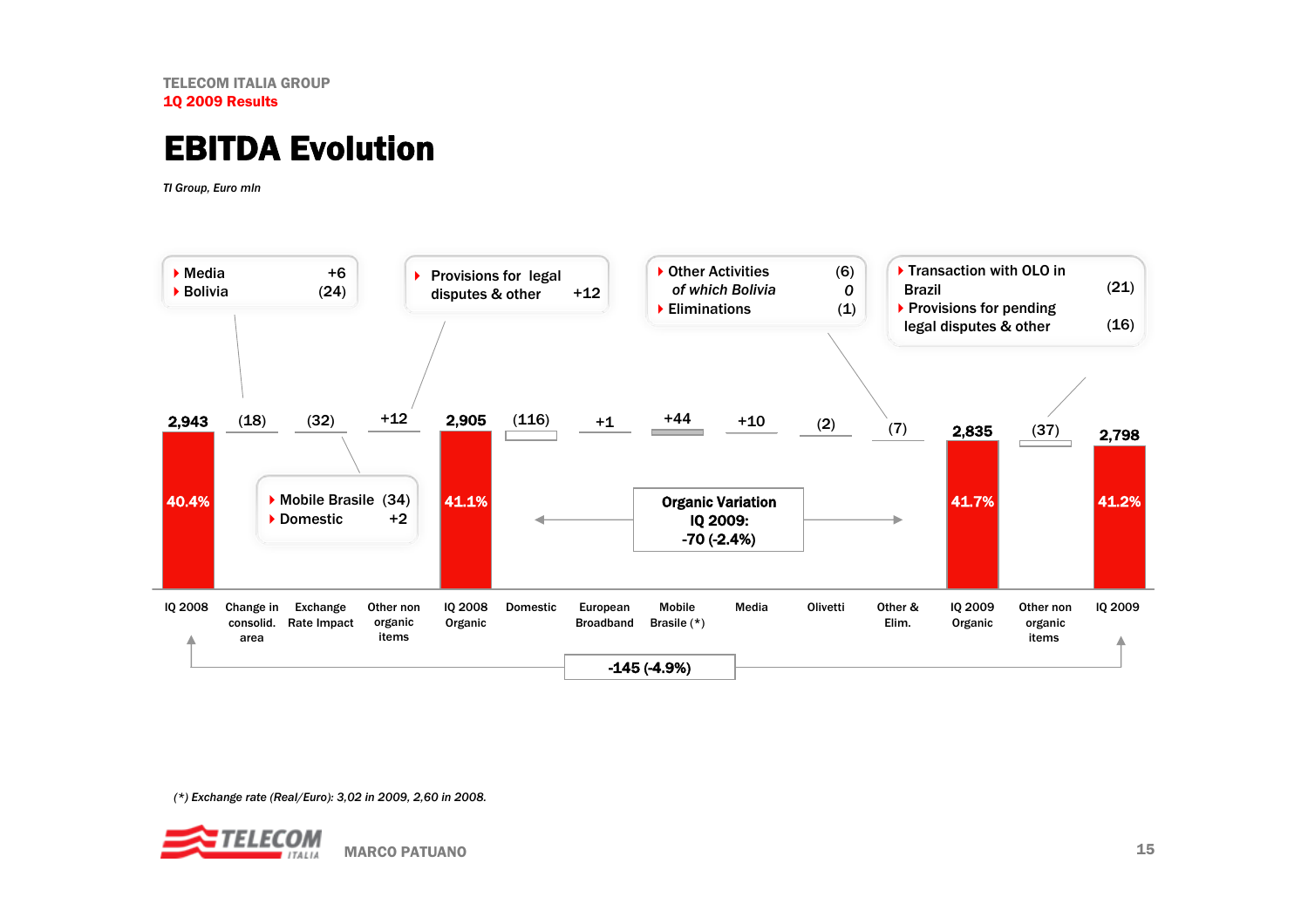#### EBIT Evolution

*TI Group, Euro mln*



*(\*) Exchange rate (Real/Euro): 3,02 in 2009, 2,60 in 2008.* 

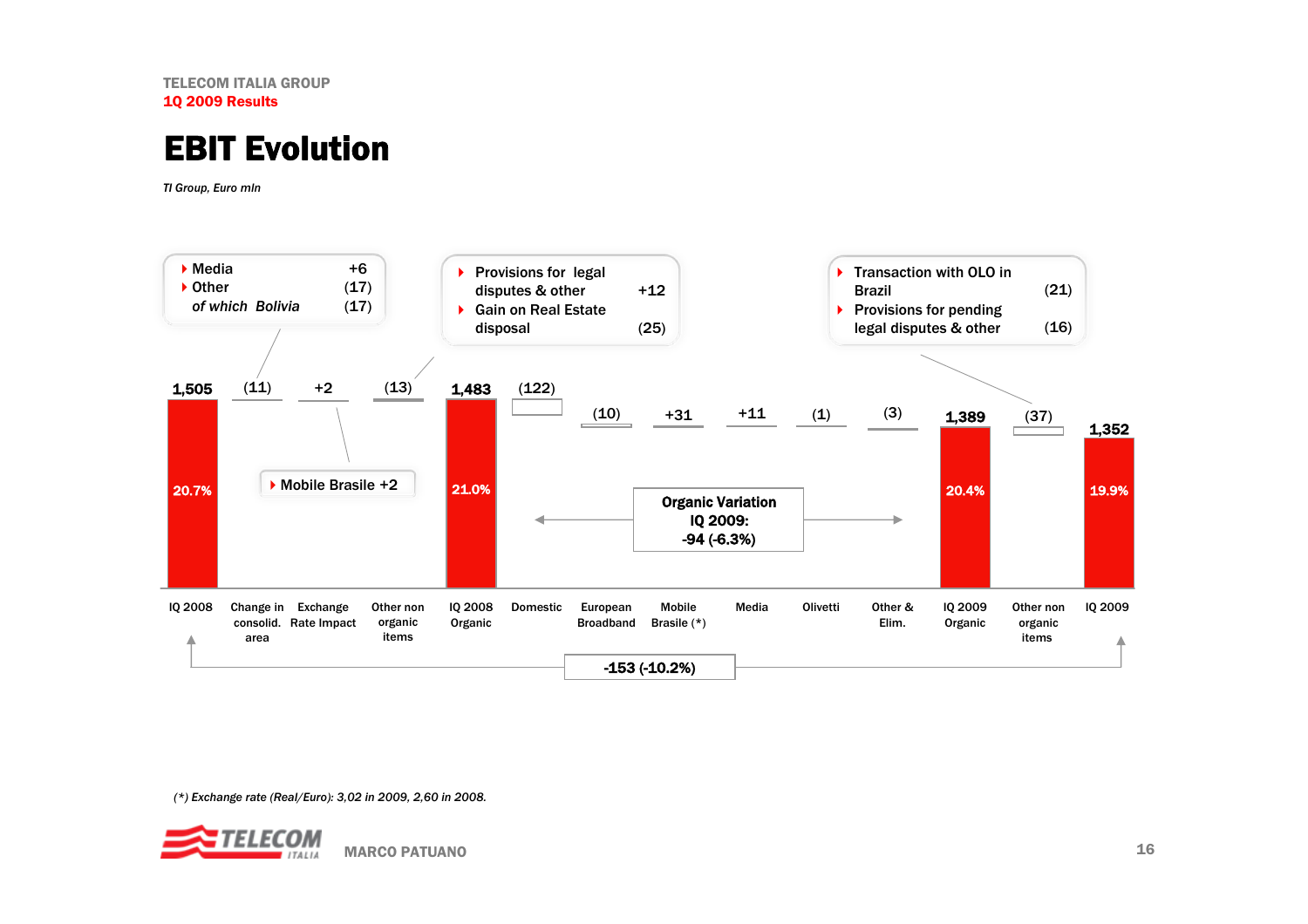#### Capex Reduction

*TI Group, Euro mln*



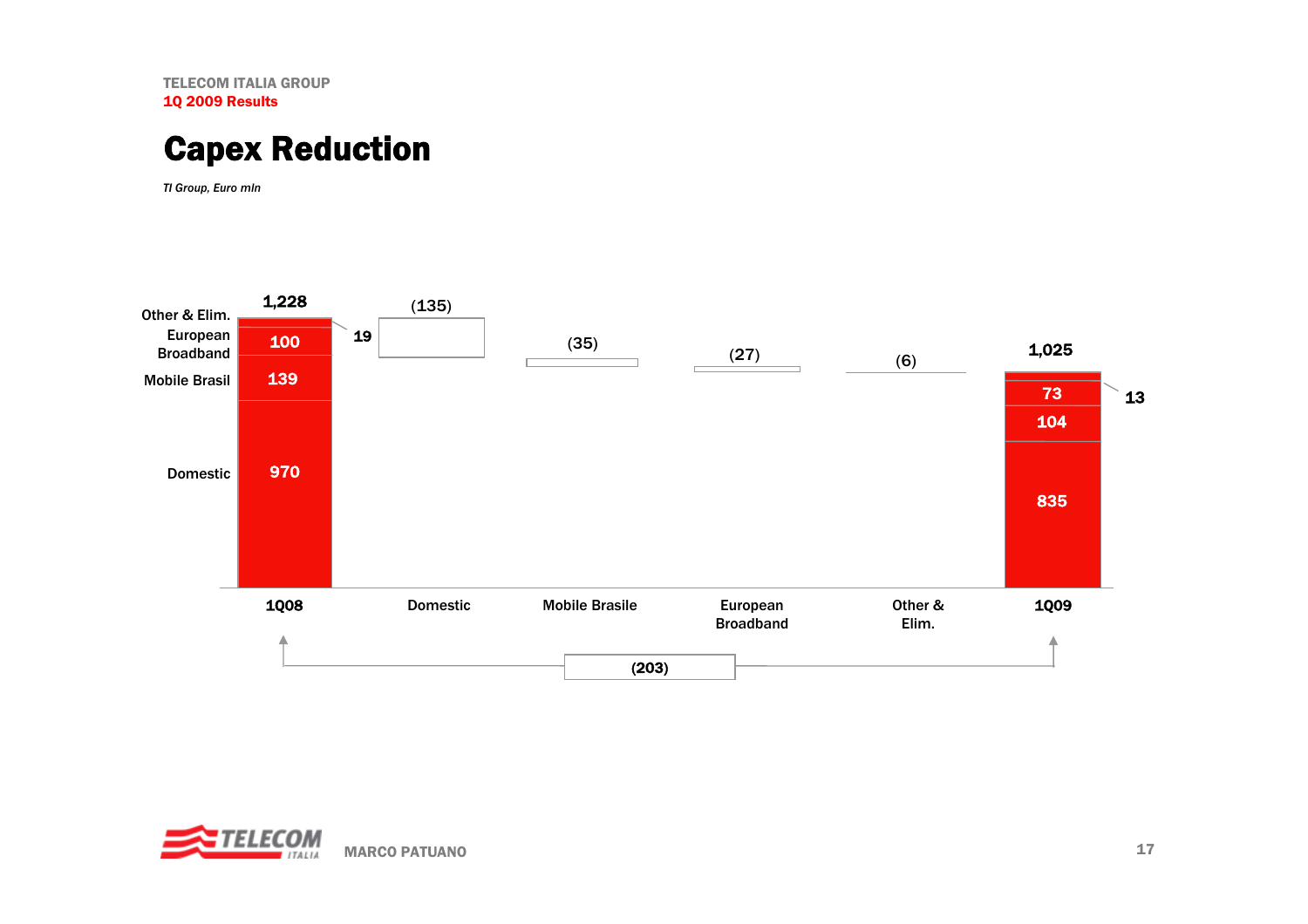*Euro mln*

#### TI Group – Profit and Loss

|                                                           |                | I Quarter      |               |                 |
|-----------------------------------------------------------|----------------|----------------|---------------|-----------------|
|                                                           | 2009           | 2008           | $\Delta$ Abs. | $\Delta\%$      |
| <b>REVENUES</b><br><b>Other Operating Income</b>          | 6.793<br>54    | 7.279<br>94    | (486)<br>(40) | (6,7)<br>(42,6) |
| <b>TOTAL REVENUES &amp; OTHER INCOME</b>                  | 6.847          | 7.373          | (526)         | (7,1)           |
| <b>Total Purchases of materials and external services</b> | (2.814)        | (3.153)        | 339           | (10,8)          |
| Personnel                                                 | (992)          | (991)          | (1)           | 0,1             |
| Other operating costs                                     | (357)          | (449)          | 92            | (20,5)          |
| <b>Capitalized Cost and Others</b>                        | 114            | 163            | (49)          | (30,1)          |
| <b>EBITDA</b><br>% on Revenues                            | 2.798<br>41,2% | 2.943<br>40.4% | (145)         | (4, 9)          |
| <b>Depreciation &amp; Amortization</b>                    | (1.447)        | (1.463)        | 16            | (1,1)           |
| Writedowns and revaluations of non current assets         | 0              | $\Omega$       | 0             |                 |
| Gains/losses of non current assets realization            | 1              | 25             | (24)          | (96.0)          |
| <b>EBIT</b><br>% on Revenues                              | 1.352<br>19.9% | 1.505<br>20,7% | (153)         | (10,2)          |
| Income (loss) equity invest. valued equity method         | 14             | 19             | (5)           |                 |
| Other income (expensive) from investments                 | 5              | $\Omega$       | 5             |                 |
| Net Financial Income / (Expenses)                         | (587)          | (598)          | 11            |                 |
| Income before Taxes & Disc. Ops.<br>% on Revenues         | 784<br>11,5%   | 926<br>12,7%   | (142)         |                 |
| <b>Taxes</b>                                              | (340)          | (385)          | 45            |                 |
| Income before Disc. Ops.                                  | 444            | 541            | (97)          |                 |
| Net income (loss) of assets disposed                      | $\Omega$       | (75)           | 75            |                 |
| <b>Net Income (ante Minorities)</b><br>% on Revenues      | 444<br>6,5%    | 466<br>6,4%    | (22)          |                 |
| <b>Minorities</b>                                         | 19             | 19             | $\mathbf 0$   |                 |
| <b>Net Income (post Minorities)</b><br>% on Revenues      | 463<br>6,8%    | 485<br>6.7%    | (22)          |                 |

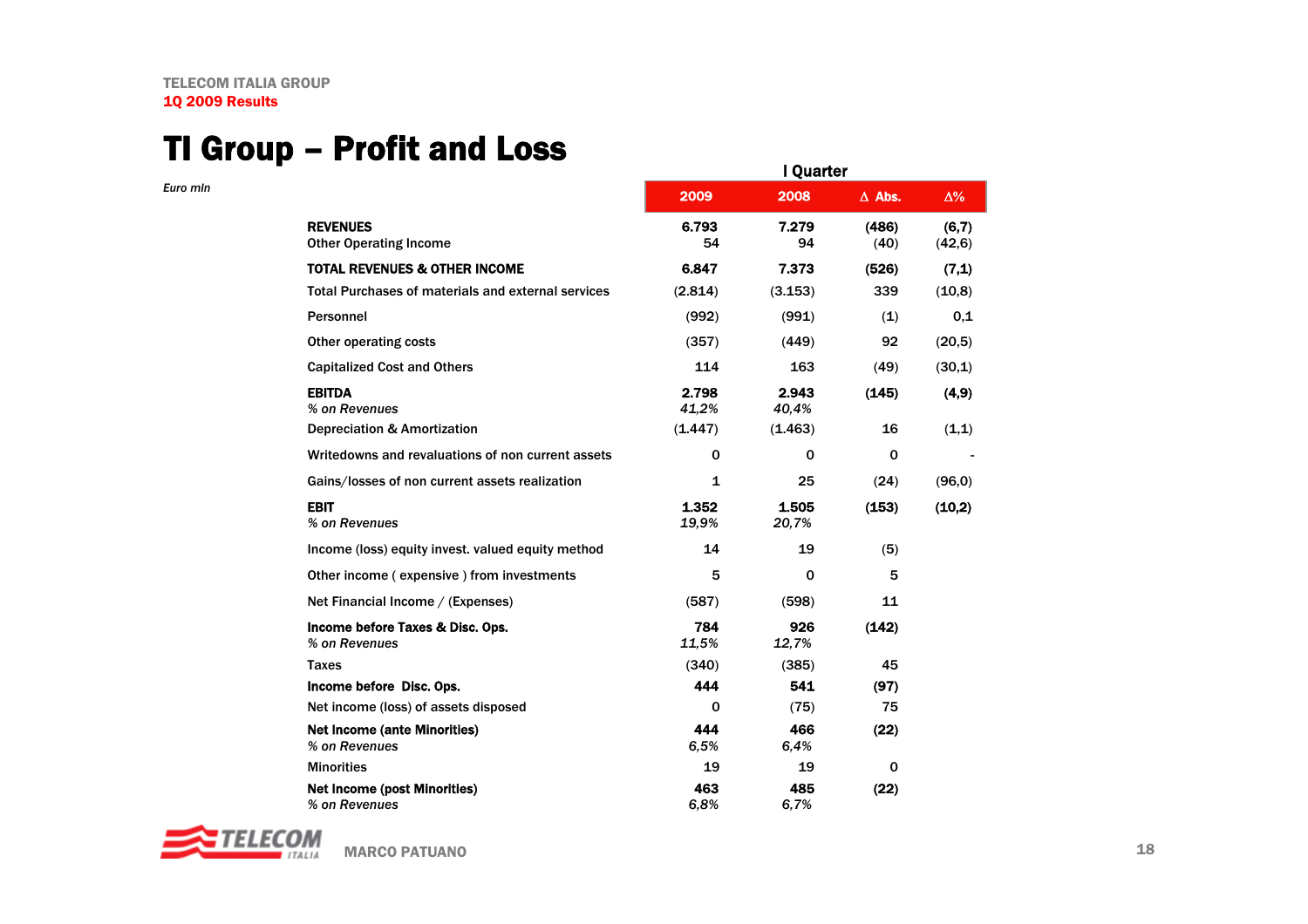# TI Group – Main Results by BU (Reported Figures)

*Euro mln*

I Quarter

| 2009  | 2008   | $\Delta$ Abs | Δ%           |
|-------|--------|--------------|--------------|
| 5.357 | 5.600  | -243         | (4,3)        |
| 3.677 | 3.746  | -69          | (1,8)        |
| 2.059 | 2.217  | $-158$       | (7,1)        |
| 308   | 323    | $-15$        | (4.6)        |
| 286   | 303    | $-17$        | (5,6)        |
| 1.061 | 1.224  | $-163$       | (13,3)       |
| 51    | 74     | $-23$        | (31,1)       |
| 71    | 83     | $-12$        | (14,5)       |
| 17    | 76     | -59          | (77,6)       |
| 0     | 52     |              | $-52(100.0)$ |
| $-72$ | $-101$ | 29           |              |
| 6.793 | 7.279  | -486         | (6,7)        |
|       |        |              |              |

I Quarter

| <b>EBITDA MARGIN</b>    | 41.2% | 40.4% | 0.8 <sub>pp</sub> |              |
|-------------------------|-------|-------|-------------------|--------------|
| TI Group                | 2.798 | 2.943 | -145              | (4, 9)       |
| Elim.                   | -3    | $-2$  | -1                |              |
| <b>Bolivia</b>          | 0     | 24    |                   | $-24(100.0)$ |
| <b>Other Activities</b> | -4    | 26    | -30               |              |
| Olivetti                | -9    | $-7$  | $-2$              | (28, 6)      |
| Media                   | -5    | $-21$ | 16                | 76,2         |
| <b>Mobile Brasile</b>   | 231   | 242   | $-11$             | (4,5)        |
| Hansenet                | 59    | 59    | 0                 | 0,0          |
| European broadband      | 62    | 61    | 1                 | 1,6          |
| <b>Domestic</b>         | 2.526 | 2.644 | $-118$            | (4,5)        |
| <b>EBITDA</b>           | 2009  | 2008  | $\Delta$ Abs      | $\Delta\%$   |
|                         |       |       |                   |              |

I Quarter

| EBIT                    | 2009  | 2008  | $\Delta$ Abs | $\Delta\%$   |
|-------------------------|-------|-------|--------------|--------------|
| <b>Domestic</b>         | 1.392 | 1.543 | $-151$       | (9,8)        |
| European broadband      | -4    | 6     | -10          |              |
| Hansenet                | $-2$  | 10    | $-12$        |              |
| <b>Mobile Brasile</b>   | -5    | -17   | 12           | 70,6         |
| Media                   | -20   | -37   | 17           | 45.9         |
| Olivetti                | -10   | -9    | -1           | (11,1)       |
| <b>Other Activities</b> | -4    | 17    | $-21$        |              |
| <b>Bolivia</b>          | 0     | 17    |              | $-17(100.0)$ |
| Elim.                   | 3     | 2     | 1            |              |
| TI Group                | 1352  | 1.505 | -153         | (10,2)       |
| <b>EBIT MARGIN</b>      | 19.9% | 20.7% | -0,8 pp      |              |